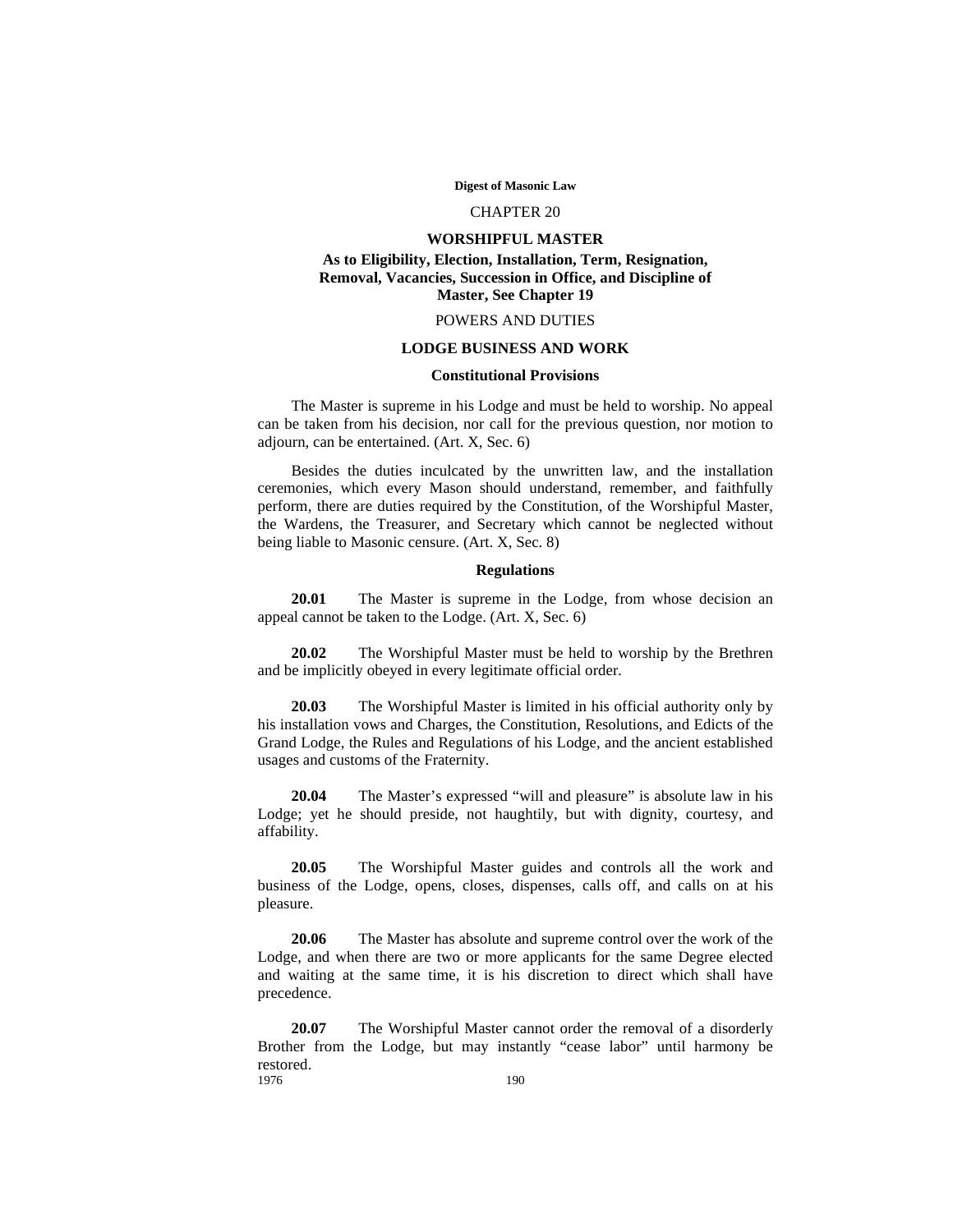#### **Chap. 20 Worshipful Master 20.08**

**20.08** It is the prerogative and duty of the Worshipful Master to postpone the transaction of any Lodge business when, from small attendance of the members, or other good reason, the interests of the Craft require it; but, ordinarily, the business should not be delayed solely on account of small attendance.

**20.09** In all matters of extraordinary import there should be a full attendance of the members of the Lodge before final action, and the Worshipful Master should not permit such matters to be hurriedly disposed of by a minority of its members.

**20.10** When any Lodge proceedings are found to be irregular, they shall abate, by order of the Master; but such abatement does not bar any subsequent regular proceedings upon the same subject.

**20.11** If any Brother deems Lodge proceedings irregular, he should in the first instance call them to the attention of the Master, whose duty it is to order irregular proceedings to abate. An application should not be made to the Grand Master until the Master has first had an opportunity to rule upon the question.

**20.12** Smoking in a Lodge Room is prohibited while the Great Lights are open on the Altar.

**20.13** The Master cannot delegate his authority to a Past Master to preside in his absence, for the Senior Warden, or in his absence, the Junior Warden, presides.

**20.14** A Warden, vacating his position as such, or any other Brother, may confer a Degree and give the lecture, or do any part of the work of the Lodge in the presence and at the request of the Master. In this, the Master does not, and cannot, vacate or transfer his authority; but he can always act through any Brother whose assistance or skill he may desire, and the acts thus performed in his presence, and by his authority, are his acts.

## **Rulings and Decisions**

Worshipful Master is not required to follow order of business recited in By-Laws since conduct of Lodge business lies within sound discretion of Worshipful Master. (1946 Proc. 36)

Man claiming to have been suspended N.P.D. twenty (20) years ago applying for and being reinstated when in fact he had been expelled U.M.C. may be stricken from the rolls by order of the Worshipful Master. (1952 Proc. 33)

The Worshipful Master may then change the order of election if deemed appropriate. (1986 Proc. 75)

To follow the "Clean Air Act" any tobacco products, including "E" cigarettes or any other vapor device that emits any substance into the air, are prohibited to be used in the Lodge Room. (2017 Proc. 115)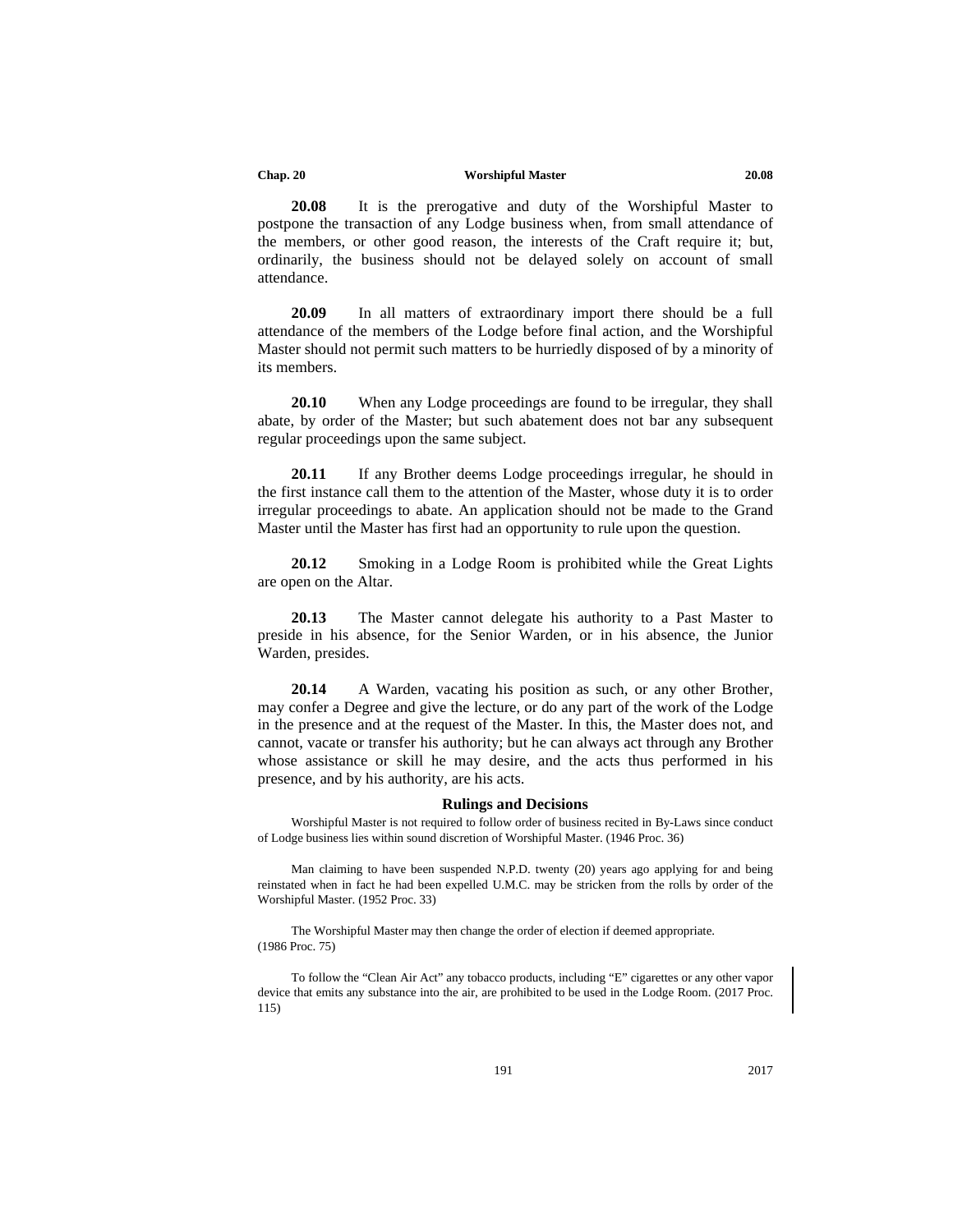## **APPOINTIVE POWERS**

#### **References**

Master appoints Subordinate Officers of Lodge. Const. Art. X, Sec. 2; Chapter 19

## **AVOUCHMENT**

**References** Master is judge of sufficiency of avouchment. Regs. 40.10, 40.11

## **BALLOTING**

#### **References**

Master shall order ballot re-spread if first ballot is irregular. Reg. 35.15

## **Rulings and Decisions**

Worshipful Master has no power to call ballot dark after receiving objection when ballot was clear when spread. (1950 Proc. 72)

## **CANDIDATES**

#### **References**

Master shall arrest progress if objection arises. Reg. 37.11 Master may defer consideration of petition for Degrees. Reg. 33.03

# **LODGE CHARTER**

## **Regulations**

**20.15** The Charter of a Lodge is always constructively in the possession and control of the Master, and should be securely kept in the Lodge; but its temporary absence therefrom will not vitiate the proceedings.

**20.16** It is not in the power of the Worshipful Master to arbitrarily disband a Lodge and surrender its Charter.

#### **References**

The Master may decline to produce Charter to visitor demanding sight of it. Reg. 40.05

#### **Rulings and Decisions**

It is not necessary that the Lodge Charter be physically present at an Outdoor Degree, but it may be represented in the person of the Worshipful Master. (2008 Proc. 107)

#### **COMMITTEES**

## **Constitutional Provisions**

The Master and Wardens of each Particular Lodge are a standing Committee on Masonic Education their respective Lodge jurisdictions. (2015) (Const. Art. X, Sec. 25)

### **Regulations**

**20.17** It is competent for the Worshipful Master to attend and direct the deliberations of all the Lodge Committees.

**20.18** If a Committee, or any member thereof, neglects to perform the required duties, the Worshipful Master should promptly discharge him or them so neglecting, and make a new appointment.